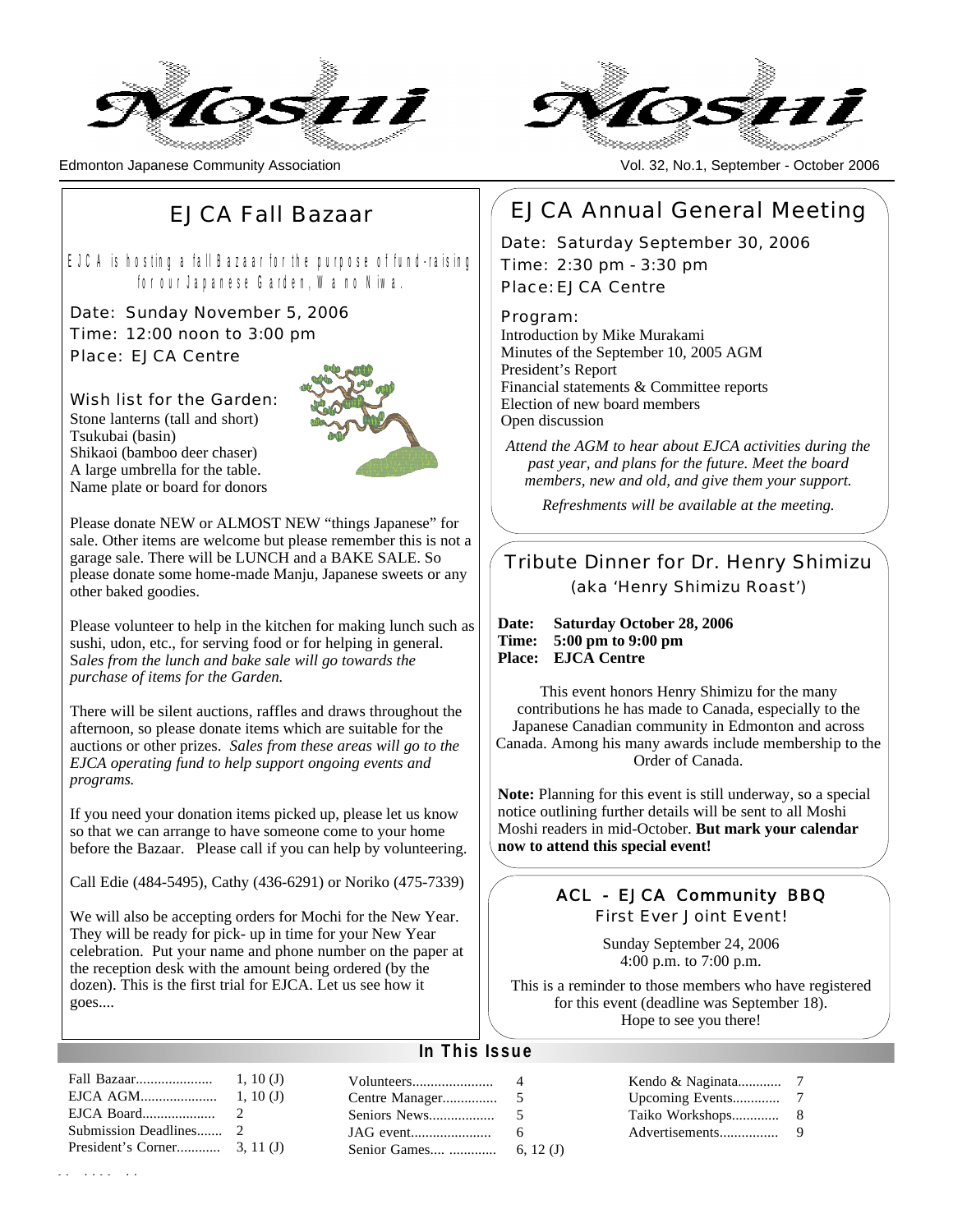## 2005 - 2006 EJCA Board of Directors & Committees

**President** Mike Murakami - 433-9029

**1st Vice-President** Cathy Tennant - 436-6291

**2nd Vice-President** Hideji Ono - 458-7269

**Secretary-Treasurer** Jim Hoyano - 437-7730

**Centre Manager** Eliza Wong - 466-8166

**Finance Committee** Wray Tsuji - 484-6291 Rick Hirata - 438-2747 Scott Sutton - 994-6519

## *Edmonton Japanese Community Association*

*Editorial Address: 6750 - 88 Street Edmonton, Alberta T6E 5H6 Tel: (780) 466-8166 Fax: (780) 465-0376* website: www.ejca.org e-mail: office@ejca.org

*English Section Editor: Jim Hoyano Japanese Section Editor: Yumiko Hoyano*

> *Support Staff: Soly Sawada Daiyo Sawada Sandy Nakashima Tom Nakashima Nancy Cyr*

*"Moshi Moshi is a publication of the Edmonton Japanese Community Association. Its objective is to disseminate information of interest to the Japanese community and those interested in Japanese culture, including announcements of upcoming events.*

**Seniors** Yumiko Hoyano - 437-7730

**Social Committee** Cathy Tennant - 436-6291 Edie Nagata - 484-5495 Joe Sumiya - 917-3356 Scott Sutton - 994-6519

**Sports & Youth** Yuri Nakano - 437-5294

**NAJC Committee** Mike Murakami - 433-9029

**Scholarships & Awards** Yoshiaki Hirata - 438-2747 Daiyo Sawada - 436-4797

**Japan Today School Program** Hideji Ono - 458-7269 Monica Johnson - 447-3092 *Published by* Monica Johnson - 447-3092 Yumiko Hoyano - 437-7730

**JET Liaison** Monica Johnson - 447-3092

**Membership** Joe Sumiya - 917-3356 Edie Nagata - 484-5495 Monica Johnson - 447-3092

**Wellness-In-Living Committee**

Yumiko Hoyano - 437-7730 Mike Murakami - 433-9029 Daiyo Sawada - 436-4797 Junichi Hashimoto - 437-5911 Aiko Murakami - 433-9029

**Joint Committee** Mike Murakami - 433-9029 Joe Sumiya - 917-3356 Sanae Ohki - 459-3862

**Past President**

## Deadline for Submissions for the Next Issue (Vol. 32, No. 2) is November 10, 2006

Submission Deadlines for other upcoming issues:

Volume 32, No. 3 - January 10, 2007 Volume 32, No. 4 - March 10, 2007 Volume 32, No. 5 - May 10, 2007 Volume 32, No. 6 - July 10, 2007 Volume 33, No. 1 - September 10, 2007

## EJCA Mission & Vision Statements

### Mission

- To facilitate the development of an inclusive and vibrant Japanese Canadian Community within a multicultural Edmonton.
- To support the objectives of the National Association of Japanese Canadians by promoting respect and harmony among people of various cultures in the Edmonton area.

### Vision

• A dynamic and evolving community that sustains a sense of wellbeing built upon awareness of Japanese heritage in Canada.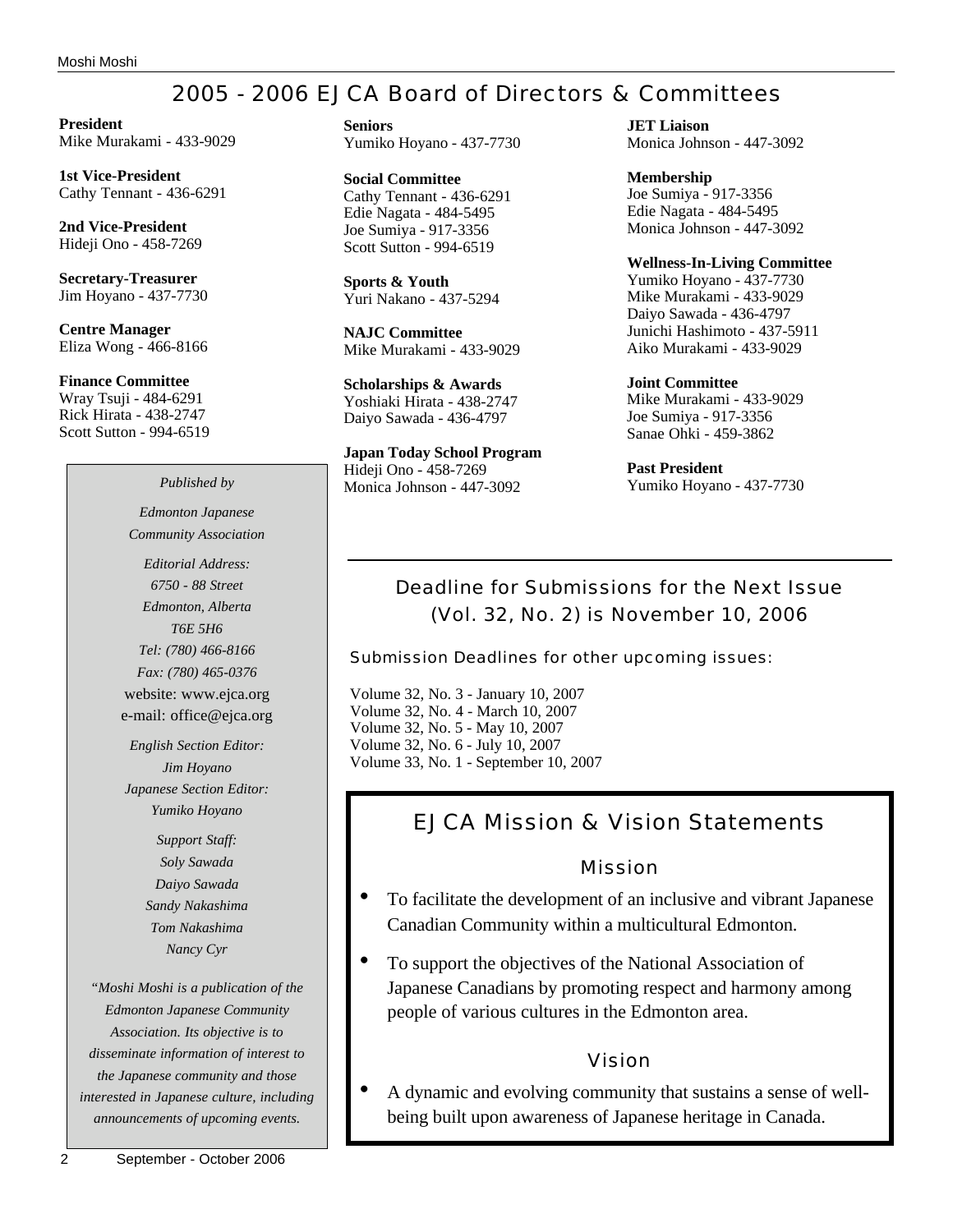## President's Corner

### Mike Murakami

### Hi everyone,

It's definitely autumn. There's a coolness in the night air - that causes us to reflect on the fabulous record breaking summer which seems to have passed at light speed. Hope the Edmonton Heritage Festival was part of your summer experience.

By now, most affiliated EJCA groups have heard from our new Centre manager Eliza Wong who has been busy this summer working to tune up the Centre office systems. Many of you probably got to meet Eliza at the Japanese Pavilion, where she volunteered in the food prep section. As she, Cathy Tennant and Alice Mah are coordinating logistics for the ACL-EJCA Community BBQ, you will have a chance to meet Eliza on September 24th.

Over the past year, the EJCA Board has made adjustments to its management, committee structure and volunteer engagement in order to be more effective and membership focused. As volunteers are the life blood of EJCA, volunteer development is a priority. Our new volunteer focus is designed to create improved value to EJCA members, affiliated groups and our partner the Argyll Community League (ACL). Principles that focus our volunteer development include:

- 1) linking volunteer activities to EJCA's mission and strategic goals
- 2) encouraging volunteers, affiliated groups and the Board to work in partnership
- 3) ensuring volunteer projects begin with a plan based on "Kaizen" principles (inclusiveness and continual improvement) see http://en.wikipedia.org/wiki/Kaizen

The Japanese Pavilion during the Heritage Festival is our single biggest annual volunteer project - where the whole EJCA community gets to work together. It is the one time when - we feel in our bones that distinct groups and communities are not separate but rather in¬ter¬con¬nected threads in the living tapestry called Edmonton. It is the one time when - we see allencom¬passing views of our community's pos¬sibili¬ties - not from worm's eye views of its problems. It is the one time when we under¬stand - that as holders of a shared vision that we must act both as leaders and achievers. It is the one time when - we bridge cul¬tures, language and gen¬eration differ¬ences with the aim to bring community pos¬sibilities to life.

Besides the obvious goals to achieve success in food sales, and cultural demonstrations, the Pavilion volunteer coordinators strived to help volunteers (from many backgrounds) focus on a (shared) team goal. When we're fo¬cused on an intense team goal, we don't have the luxury of our prej¬u¬dices. Ultimately, cul¬tural distinctions recede as the need for ego-free teamwork predomi¬nates. Just as many cross-cultural friend¬ships are forged on local sports teams, the Japanese Pavilion volunteer team sparked spontaneous goodwill and friendships. Life often imitates sports.

It's not easy putting on the biggest annual EJCA community event. It takes months of planning, dozens of volunteers and the tireless work of a handful of people involved at the core of all the activity. The Pavilion Organizing committee which included: Stephanie Bozzer, Scott Sutton, Sherry Fulton, John Priegert, Cathy Tennant, Dave Mueller, Jocelyn Hudon, Scott Allnut, Megan Jones, Chuck Elliot, Gretchen Phillips, Brenda Madson and myself put in a lot of hours of hard work in the background before, during and after the festival.

The Festival weather was the Pavilion coordinators dream-warm (but not too hot) and brilliant sun. Our volunteer coordinators Gretchen, Sherry, Megan and Stephanie did a great job throughout the three days of the festival managing all the volunteer logistics - from setting up to cleaning up, and breaking everything down and transporting pavilion parts to storage sites, as well as, coordinating the flow of cultural demonstrations. Kitchen chief, Scott Sutton did a super human job overseeing the food throughout the festival so the thousands of yummy yakitori, hiyayakko, okonomiyaki, takoyaki and combo plates would last.

The Japanese are good at absorbing things from abroad while modifying them to their own taste. And what differentiated the "authentic" Japanese Pavilion from the other Heritage Festival pavilions was that the cooks, servers and performers reflected almost every continent on the planet. How interesting! But didn't the Japanese "borrow" many things from the Koreans and Asian countries from language, food items, grammar, clothing, martial arts, etc? Isn't the Japanese Kanji Chinese? Anyway, as a Jewish friend who owns a Chinese restaurant once said… "You don't have to be Jewish to like bagels!"

The Pavilion performers are the public face of the festival and so they get the accolade and the applause. But there are many who never get acknowledged for the work they do - the many cooks, servers, dishwashers, the set-up crew (it's amazing how many dozens of volunteers prepared food and cleaned up in the kitchen area). All of these people and groups deserve the sincere thanks of the EJCA community for making the Japanese Pavilion possible.

It's all too easy to forget why we do this. The Edmonton Heritage Festival is an external celebration of many cultures in a world that is increasingly ethnically diverse, and a remarkable expression of how these cultures can fit within the larger community. The Japanese Pavilion is an external celebration of Japanese culture to the over 275,000 Albertans who attended the three day festival. And our Pavilion's great culture of mutual respect makes it an oasis of hope and sanity in this day and age of "Global Warming" -- over narrow religious and nationalistic issues that can drive us apart.

The pavilion is a great way to extend EJCA's hospitality to the City while promoting our affiliated EJCA groups. It's also an

### Continued of Page 4...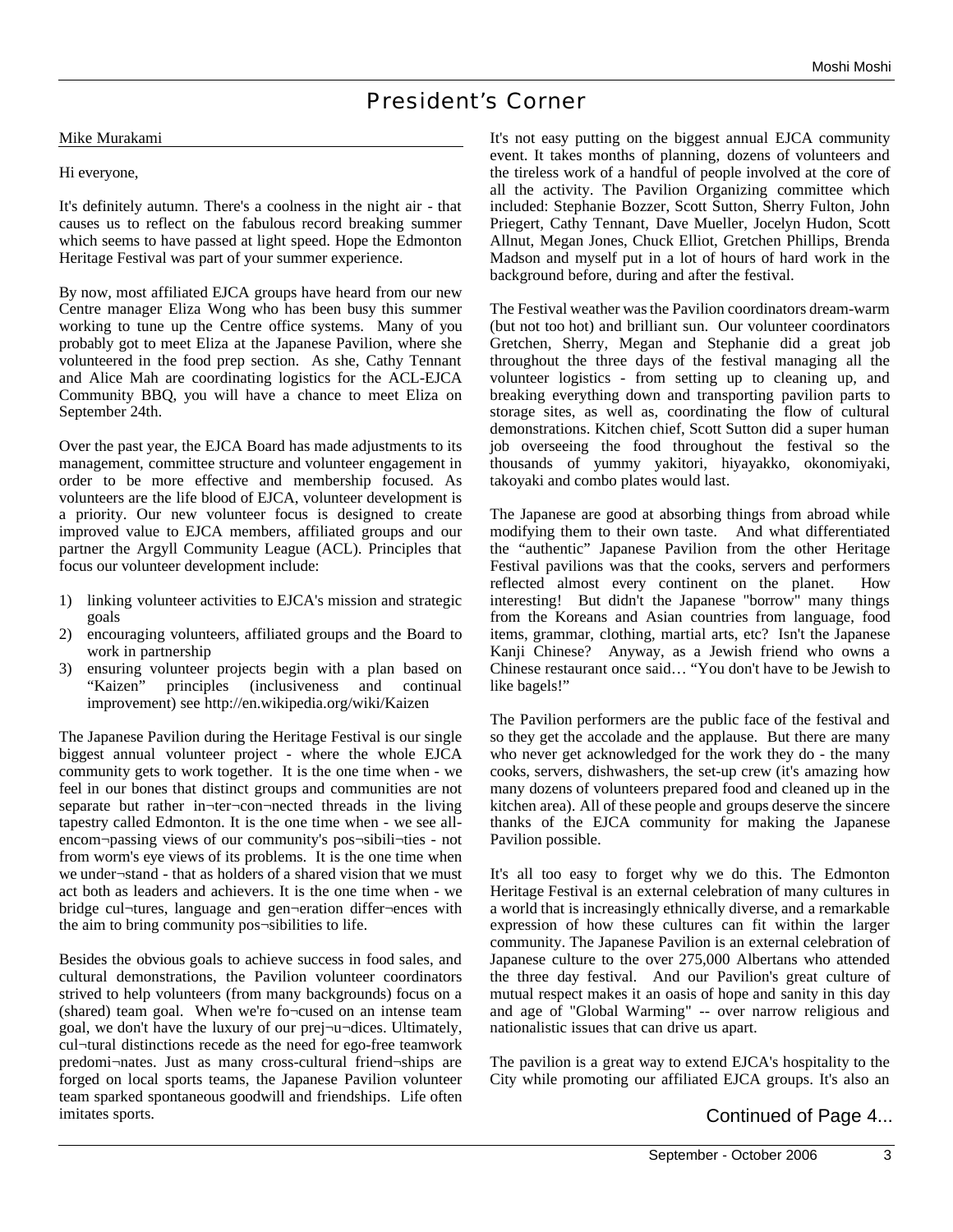### President's Corner...Continued from Page 3

op¬portu¬nity for many in the EJCA community to get together and catch up after not seeing each other for a whole year. And, it is simply a way to connect our humanity with each other, and pull together to create one of the best Heritage Festival pavilions in the park every year, and make the world a better place. Success breeds success!

*"When I was a young man, I wanted to change the world. I found it was difficult to change the world, so I tried to change my nation. When I found I couldn't change the nation, I began*  *to focus on my town. I couldn't change the town and as an older man, I tried to change my family. Now, as an old man, I realize the only thing I can change is myself, and suddenly I realize that if long ago I had changed myself, I could have made an impact on my family. My family and I could have made an impact on our town. Their impact could have changed the nation and I could indeed have changed the world." Unknown Monk c. 1100 CE*

### A HUGE Thank You Volunteers!

This is a HUGE "thank you" to the dozens of volunteers who contributed their time, talent, hard work and wonderful enthusiasm to make the Japanese Pavilion at the Heritage Festival an outstanding success. Volunteers even brought their friends down to help out. Several visitors noted - that three generations of new and veteran volunteers worked together at our Pavilion (as young as Scott Sutton's daughters and as enthusiastically sprightly as Tak Ohki).

It couldn't have happened without you. In fact, the spectacular success of EJCA's Japanese Pavilion itself could not have happened over the last 20 years without the continuous dedication, volunteer effort and creativity of our community and affiliated EJCA groups. We thank you all -- from the bottom of our sake cups. OMEDETOO GOZAIMASU!!

And Pavilion volunteers, don't forget to come to the NOT-TO-BE-MISSED Japanese Pavilion Volunteer Appreciation BBQ on September 16th, at 4:00 pm (see promo box for details). The Committee and Sophia (EJCA's webmaster) are in the process of editing a mass of candid pixs of Pavilion volunteers doing their thing during Heritage Days. Look for them soon on EJCA's website @ www.EJCA.org.

With some new faces, the Pavilion organizing committee is already planning next year's pavilion. The organizing already planning next year's pavilion. committee is always looking for keen volunteers with or without experience -- so feel free to give Stephanie Bozzer a call at: 481-9839, or email her at: www.sbozzer@telus.net

We tried to be as accurate as possible in recording our volunteers, but if we have missed your name, please accept our apologies. A HUGE thank you to you all… !!

Mike Murakami EJCA, president

Akiko Daibu, Alan Speilman & wife, Alliye Iriye, Ana Alcantara, Ayami Koroki, Chris Jensen, Corwin Dodd, Damien Austin, Davy Kong , Dennis & Kazue Kikuchi, Eileen Ramsay, Fukuko Gordon , Galvin Harrigan, Hiroko Okabe, Jenny Zhang, John Campbell , Joseph Kim , Kairi Watanabe, Karen Nakanaga, Keiko Marumo, Kelvin Wong, Kenny Lin, Kento Nakamura, Kyoko Asano, Kyoko Nakagawa , LeRoy McIntosh, Lester Hickman , Lorna Driesen, Madeline Rainey, Matt Good, Michelle Zupet, Mariusz Sikorski, Mika Brechin, Mio Ishikawa, Miyuki Inoko, Murata Hiroaki, Nicole Fang, Nobuo Yamamoto, Noriko Kawamoto, Peter Beairsto, Regan Coyne, Rie Iwauchi, Risa Iwamoto, Ritsuko Tomii, Ron and Gina Thompson, Sarah Huang, Scott Allnut, Sean Bromilow, Shelly Chen, Stephanie Bozzer, Steve Hill, Taihei Shimada, Takako Homma, Takashi Ohki, Taro Suzuki, Yoko Nakamura, Yu Nakamura, Yuki Kitagawa, Yuri Kawaguchi, Yuzio Shimada, Jocelyn Hudon, Kazuko Hirata, Mike Murakami, Yumiko & Jim Hoyano, Mari & Scott Sutton, Chuck Elliot, Wray Tsuji, Kelly Thornton, Eliza Wong, Cathy Tennant, John Priegert, Sherry Fulton, Natsuko Cyr, Chung Luke, Brenda Madsen, Gretchen Phillips, Meryl Roberts, Megan Jones, Masahito Oba, Donna Dawson, Joyce Kiyooka, Dave & Satoko Mueller .....and other members of Awa Odori, Kita No Taiko, Karate, Kenjutsu, Kendo-Naginata, Go Club, Calligraphy Club, and MEJCS who volunteered/performed but not shown above.

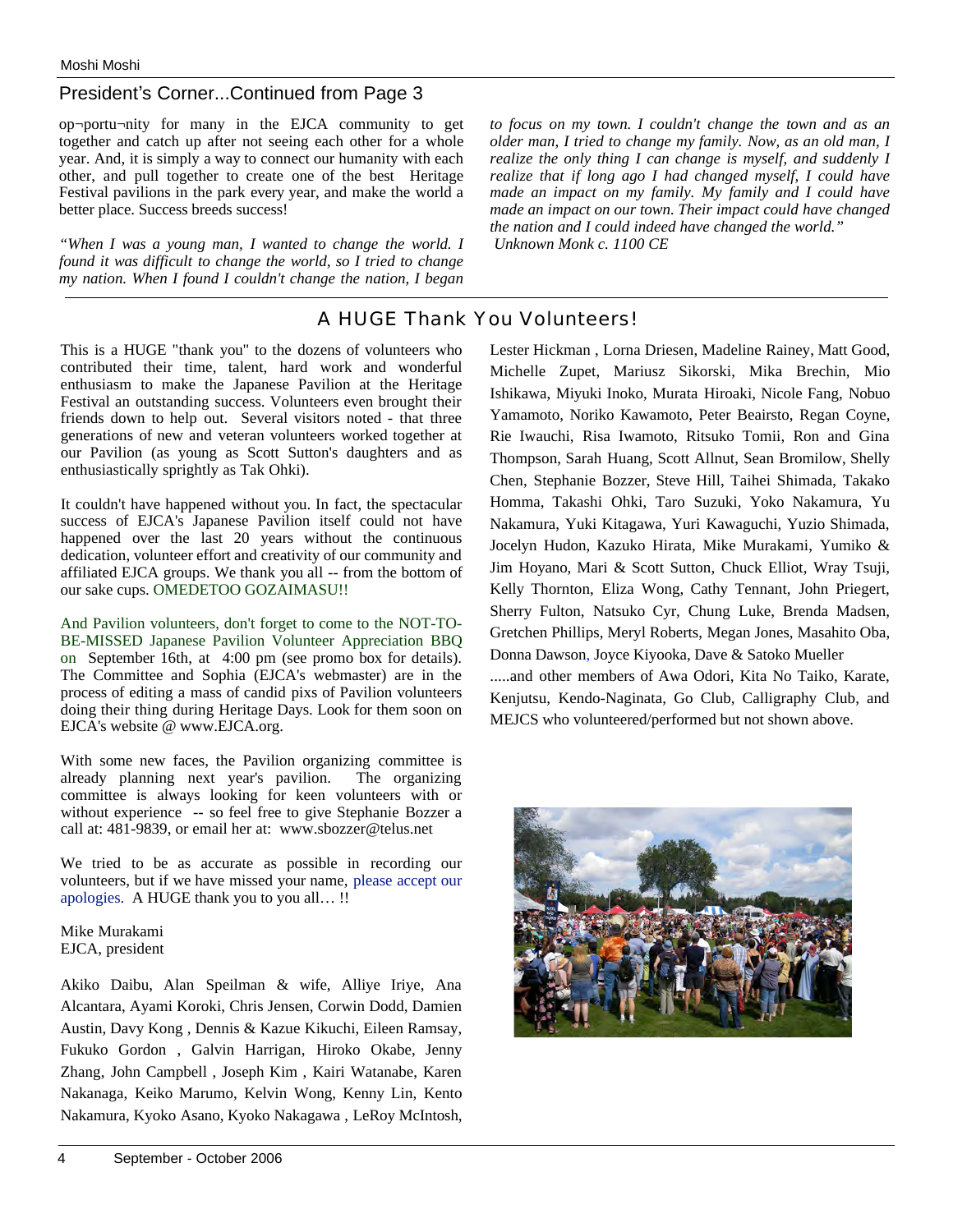## EJCA Seniors News

International Day of Older Persons

The General Assembly of the United Nations designated October 1st as International Day of Older Persons. This Day was observed for the first time throughout the world on October 1st, 1991.

To celebrate International Day of Older Persons this year in Edmonton, the St. Michael's Extended Care Centre Society is putting on the following special event called '**Celebrating Edmonton's Seniors**'. The program includes the following::

> **Seniors Health & Information Expo Antique Car Show Music & Entertainment Food & Beverages**.

Date: Sunday October 1, 2006

Time: 12 pm - 4 pm

Place: 7404 - 139 Avenue, Edmonton St. Michael's Extended Care Centre

Everyone is encouraged to attend the event, especially the EJCA Seniors.

### **Monthly Meetings**

The EJCA Senors Club meets on the 4th Wednesday of each month at the Centre beginning at 11:00 am. If you plan to attend please contact Ruby (475-7147) or Yoshiko (456-8694) one week before, so we know how many lunches to order. Cost of the lunch is \$8. Future meetings are September 27, 2006, October 25, 2006, and November 22, 2006.

### From the Centre Manager

I am Eliza, your new Centre manager for the Edmonton Japanese Community Association and the Argyll Community League. It is my pleasure to introduce myself to all of you!

As Mike Murakami has already mentioned, I am the "lucky one being chosen" due to my background of being a coordinator of an Edmonton multicultural project. This program is designed to help educate immigrant women from 5 communities including the Chinese, Vietnamese, Korean, South Asian (formally Indo-Canadian) and Arabic - on the subject of breast health and breast cancer. This project aims at providing support and services to the hard-to-reach group who may have barriers regarding languages, transportation, or some misconception of cultural differences.

In addition to breast health, I have also worked as a coordinator, as well as, a volunteer for different projects in the past including seniors' health and wellness, family and parenting, new immigrant settlement, children of special needs, as well as, community crime & safety concerns. Therefore, as your new Centre manager I will foster EJCA's mission to facilitate the development of an inclusive and vibrant Japanese Canadian community within a multi-cultural Edmonton. I will also work to identify the gaps in terms of availability and suitability of our current services. I hope that in the future, the Centre programs will help meet the needs of people of all ages and ethic groups in the Argyll neighborhood.

Now you know me as a long-time community worker, perhaps

you will also be interested in knowing about my family here. I am married to a pharmaceutical researcher and we have a tenyear-old daughter. My husband and I were once foreign students when we first came to Canada and we both treasure the opportunities we were offered through all these years in this country. Today, we are very grateful to be proud Canadians while at the same time preserving our very unique Chinese cultural background.

My connection to Japanese culture started way back when I was a University of Alberta student where I took some Japanese courses and was really amazed by the beautiful language, as well as the culture. Then, my sister got married to a Japanese gentleman. They have lived in Kyoto for about 15 years. In fact, I am looking forward to visiting her at the end of this year and this will be my first time visiting Japan. Well, since I am working for the Centre now, I think it will also be a very good chance for me to pick-up the learning of Japanese language again and have fun communicating to you in Japanese!

If you happen to drop-by the Centre, please don't forget to come in to the Centre office to say hello and give me your ideas of how we could improve our work here.

Yours truly, Eliza Wong

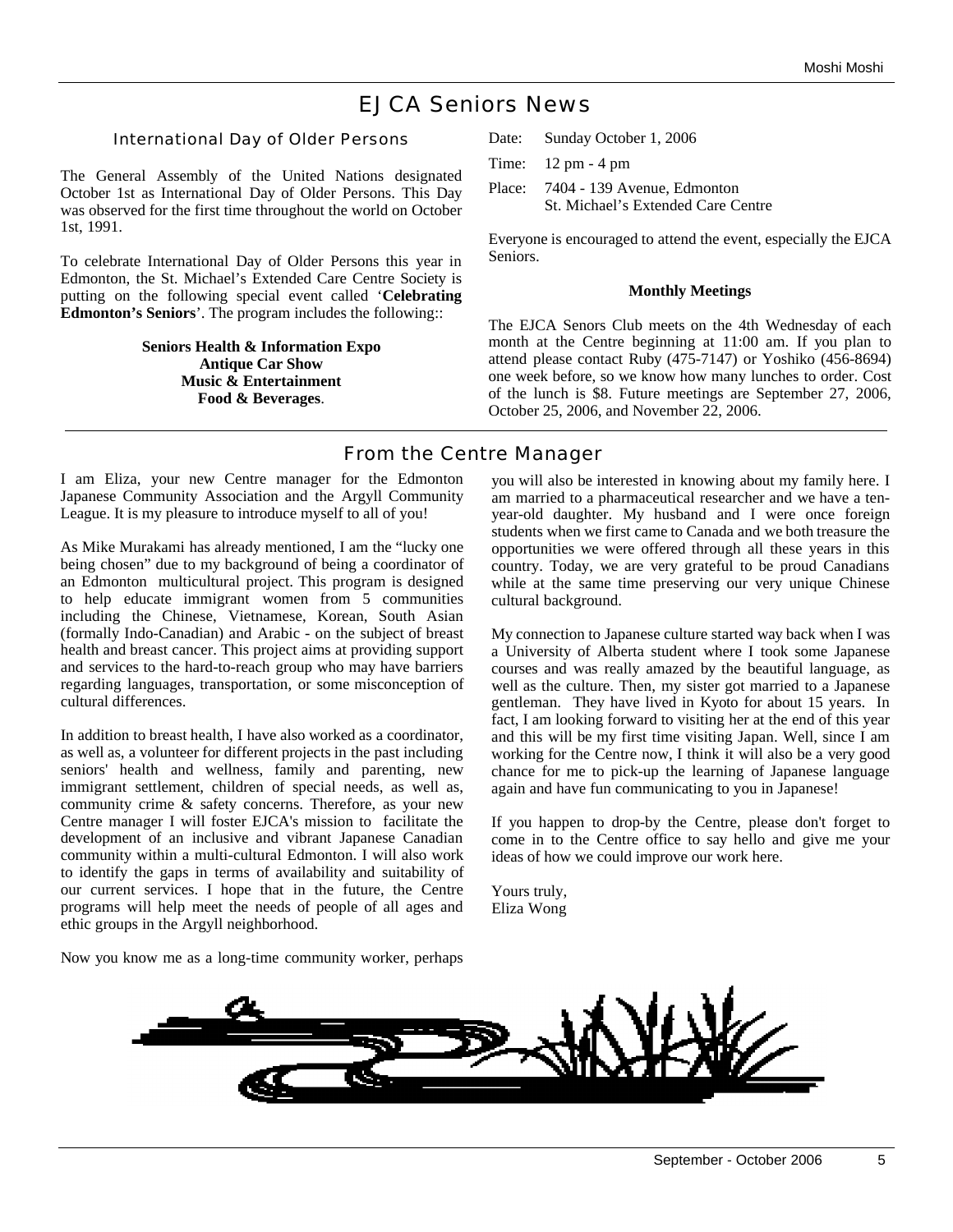## J.A.G. Presents: Shall We Dance?

Place: EJCA Centre (6750-88 St) Date: September 23, 2006 (Saturday) Time: 6:00 pm to ??

| $6:00 \text{ pm}$ :     | Doors Open                                                             |
|-------------------------|------------------------------------------------------------------------|
| $7 - 8:30 \text{ pm}$ : | Watch the Movie "Shall We Dance?"                                      |
|                         | Talk about dancing: There will be someone telling us all about dancing |
| $9:00 \text{ pm}$ :     | Salsa Dance Demonstration and free lesson                              |
| $10:00 \text{ pm} - ?$  | Dance Social (dance till you drop!)                                    |

Tickets are only \$8 at the door! You won't get a better deal than this! Professional dance lessons and a dance social! Even if you think you aren't the dancing type….come out and support our JAG group and meet the Salsa dancing community! By the way, JAG stands for Japanese Active Group and we are a group from the EJCA community trying to build a younger generation interested in Japanese culture and socializing together. We hold events about once a month. Don't worry, this event is open to all ages !

Food and beverages will be sold to help support the JAG group and the salsa dance community.

If you have any questions please call: Yuri @ 437-5294 or Nghia @ 966-3648

## Participating in the Canada Senior Games

### **Yuko Nakano**

For the first time, my husband Takuo and I participated in the 5th Canada Senior Games from August 29 to September 2 in Portage la Prairie, Manitoba.

Takuo and I won a total of 8 medals, 5 gold, 2 silver and 1 bronze. This greatly exceeded our expectations.

To qualify to participate in these games one has to be a resident of one of the provinces and be at least 55 years of age. To be eligible to participate in the games, one must be a winner or a high medalist at the provincial games and then be selected to represent the province. Almost all the competitions are divided into age groups of 5-year range, and participants can range in age up to 100 years old. So there are only a few entries, if any, in some of the 80s and 90s year age groups.

In August of last year, after the Edmonton preliminaries, we entered for the first time the track and field events of the Alberta Games held in Wetaskiwin. I won gold medals in javelin & shot-put, and Takuo won bronze in the 800 and 1500 meter runs. Thus, we were qualified to participate in the Canada Senior Games.

The Canada Seniors Games has 23 sporting events ranging from mental competitions such as arts and crafts, bridge and scrabble, to very ones such as track and field, golf, swimming, tennis, cycling, slo pitch, ice hockey, etc. Each participant competes for the honor of his or her province.

The number of participants in these games was about 1400, including 400 from Alberta. By a large margin, Alberta won the most medals.

The details of the medals we won are as follows:

Takuo (65 age group): 800 meters (silver), 1500 meters (gold), 3000 meters (gold), 100 m x 4 relay (bronze)

Yuko (60 + age group): discus (gold), javelin (gold), shot-put (gold), 100m x 4 relay (silver)

Since there were few participants in his age group, Takuo was lucky to have won so many medals, which made him very happy.

Portage la Prairie is a small city about 80 km west of Winnipeg, and has a population of about 20,000. It has a potato processing plant and the agricultural centre for the region. The volunteers at the Games did everything including looking after meals, transportation, entertainment, etc. They were all very kind, polite and friendly. Thanks to them, we had an enjoyable holiday.

Since we tasted so much success, we wish to do this again at the 2008 Games in Dieppe, New Brunswick. We have already began training. Why don't you participate as well?

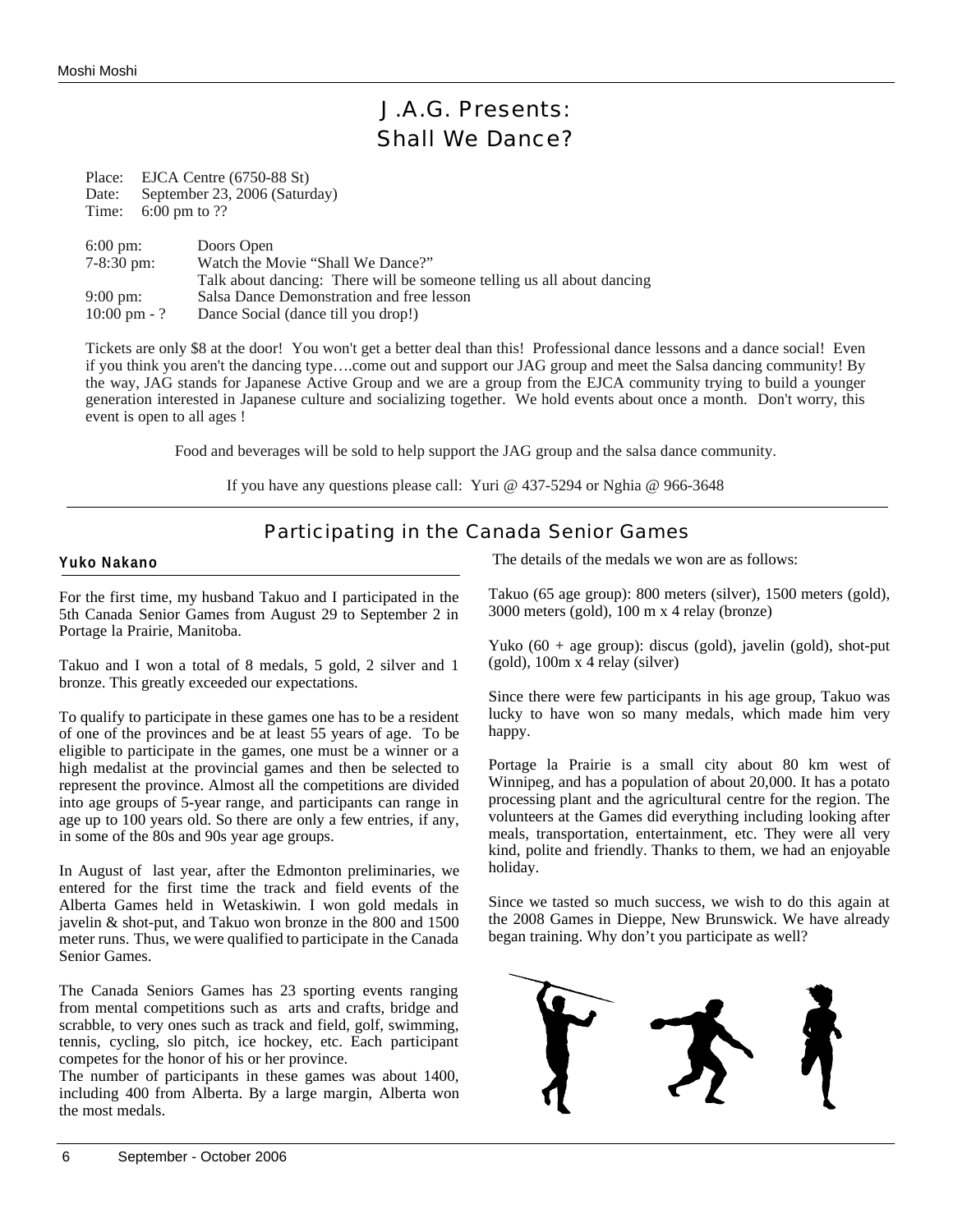### Kendo & Naginata

Kendo and Naginata are both full contact martial arts. Kendo is the art of sword fighting while Naginata is the art of halberd fighting. When a person in kendo and a person in naginata fight each other it is called *Isshujiai.*

*The Edmonton Kendo Club was initially formed in September 2000 but then in September 2002 a naginata student requested to join and result was the creation of the Edmonton Kendo and Naginata Club.* 

*The Kendo portion of the club is affiliated with the Canadian Kendo Federation and the International Kendo Federation while the Naginata portion of the club is affiliated with the Canadian Naginata Federation and the International Naginata Federation.*

*The Kendo sensei* (instructor) is Stephanie Bozzer. She has attained the rank of goda*n* (5th degree black belt). She began her training at the University of British Columbia club in 1987 with Okusa sensei. She was a member of the Canadian Goodwill team for Toronto, Canada in 1991 and Paris, France in 1994. I was a Team Canada member for the first official Women's World Kendo Champion-ships held in Kyoto, Japan in 1997. I spent almost a year living in Tokyo, Japan training with Kawai sensei in 1995 and while I was there I attended the International Kendo Camp in Kitamoto, Japan. I have participated in many tournaments in Canada and the USA. I have also been a guest instructor at several seminars held in the prairies. I moved to Edmonton in 1998 and formed the Edmonton Kendo Club in September 2000.

The Naginata sensei is Deryck Webb. He has attained the rank of sandan (3rd degree black belt). He began his training in Sabae-shi, Fukui-ken for 3 years under Nakajima sensei and Watanabe sensei. While training in Japan, Deryck had many opportunities to attend national seminars and tournaments. Deryck represented Canada in 2002 attending the World International Naginata Federation Championships and Seminar which was held in San Jose, California. Deryck has aided in the formation of the Canadian Naginata Federation (2004) and is currently the Vice-President.

If you came to watch a practice you would see people dressed in a peculiar costume. We wear quilted jackets called a *keikogi* and long flowing pleated pants called *hakama.* The *bogu*, or armour, consists of a helmet called a *men,* a chest protector called a *do*, a hip protector called a *tare*, and gloves called *kote*. Naginata players also wear shin protectors called *suneate*.

Kendo uses a *shinai*, or bamboo sword, to fight with while Naginata uses the *naginata*, which is an oak staff with a bamboo blade on the end. You will also hear a lot of yelling at the practice. This *kiai* is a way for combatants to express their spirit. In order to score points in a sparring match, participants need to have three components - an accurate strike to the target, a loud kiai, and a strong follow through called *zanshin*.

The EKNC is closely connected with the EJCA. Currently we hold a senior student practice at the hall on the second and fourth Fridays of the month from September to May. Anyone is welcome to come by and watch a practice! We are also very involved in the Japanese Pavilion at Heritage Days as part of the volunteers for the organizing committee and for the three days of the festival itself. We also provide demonstrations of Kendo and Naginata at the festival. Maybe you caught a glimpse of us there?

Another interesting point is that Deryck Webb is the Canadian Naginata Team coach. The Canadian Naginata Team will be traveling to Belgium in September 2007 to compete in the 4th World Naginata Championships. Team Canada member selections will be finalized in October 2006 at the Canadian Naginata Championships being held in Montreal. Hopefully members of the EKNC will make the team!!

Currently the EKNC is fundraising to support Team Canada. Toward this we are holding a **Silent Auction** on **November 4, 2006** from **5:00 pm to 8:00 pm** at the **EJCA hall**. We have collected many unique items to be auctioned, some of which are Japanese in origin, as well we have some original art work. We will be providing appetizers and drinks for those who attend. We will also have some door prizes to be won. All proceeds raised will be given to Team Canada to defray their traveling expenses. We invite all EJCA members to attend this event and bring their family and friends. If you have an item that you would like to donate for this event, please contact Deryck Webb at eknc@mac.com.

Deryck and Stephanie are extremely proud to be part of the EKNC which is a great martial arts club that has strong active members competing and training in an open and friendly manner.

If you would like some further information about either Kendo or Naginata please take a pamphlet from the ones at the EJCA centre or contact Sherry at:

<Edmonton\_kendo\_club@hotmail.com>

| September 24, 2006 | ACL/EJCA Joint Community Barbecue, at the Centre, 4:00 pm to 7:00 pm  |
|--------------------|-----------------------------------------------------------------------|
| September 27, 2006 | EJCA Seniors Club meeting, at the Centre beginning at 11:00 am        |
| September 30, 2006 | EJCA Annual General Meeting (AGM), at the Centre beginning at 2:30 pm |
| October 10, 2006   | EJCA Board Meeting, at the Centre beginning at 7:00 pm                |
| October 25, 2006   | EJCA Seniors Club meeting, at the Centre beginning at 11:00 am        |
| October 28, 2006   | Tribute Dinner for Hentry Shimizu, at the Centre beginning at 5:00 pm |
| November 5, 2006   | EJCA Fall Bazaar, at the Centre 12 noon to 3:00 pm                    |
| November 14, 2006  | EJCA Board Meeting, at the Centre beginning at 7:00 pm                |
|                    |                                                                       |

### Calendar of Upcoming Events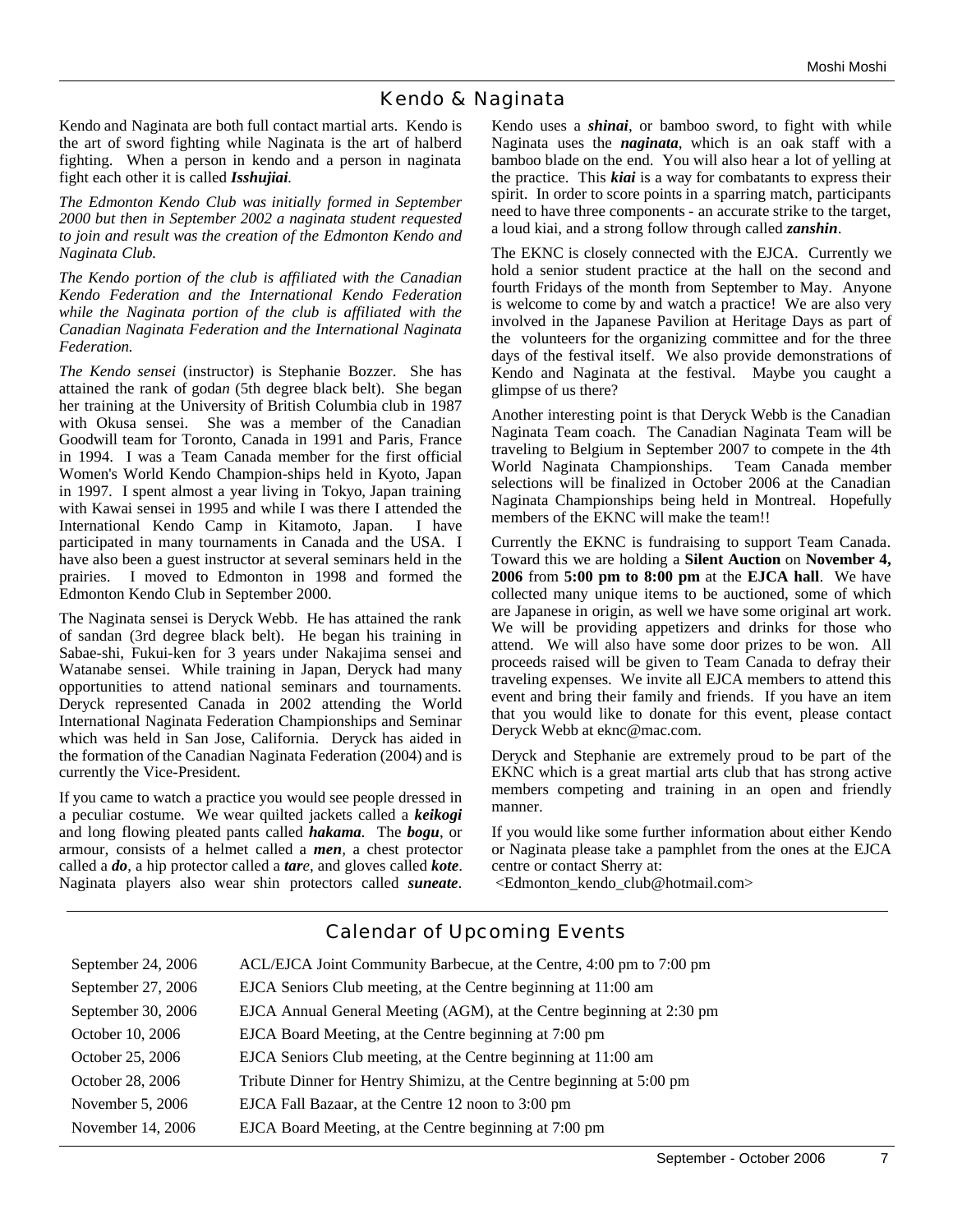## **Awa Odori Dance Drop-in Practice**

For those who would like to learn this old Japanese festival dance and other festival dances in the future, and for those who like to dance to just get some exercise, the first session was held on September 15 (Friday) at the EJCA Centre from 7-9 pm. Future sessions will be held on Fridays at the EJCA Centre as shown below. Also, we will look into holding Sunday morning sessions if there is enough interest.

For first timers the next session will begin with an introduction to Awa Odori by means of a video presentation, followed by discussions on the formation of a group, re-naming the group, future plans, and an actual dance practice. If there is enough interest, we hope to meet twice a month.

We invite anyone who is interested in this activity to please come out and give it a try. You might even get fitter dancing along with the festive music.

Friday September 23 7:00 pm to 8:30 pm Friday October 20 7:00 pm to 8:30 pm<br>Friday November 20 7:00 pm to 8:30 pm Friday November 20

If you would like more information, please contact Kyoko (438-0005), Nancy (988-5456) or Emiko (451-6196)

### **You are invited to** Just Pretty Things

### Hyoko Baxter

**Final visual presentation for the Certificate of Fine Arts, Faculty of Extension, University of Alberta**

### October 10 to 18, 2006

**Opening reception Tuesday, October 10, 6:00 pm - 8:30 pm Extension Centre Gallery 2nd Floor, University Extension Centre, 8303 - 112 Street**

**Gallery Hours: Monday to Thursday 8:30 am - 8:00 pm Friday 8:30 am - 4:30 pm Saturday 9 am - noon**

### Teruko Sakai, 1908 - 2006

On September 2nd, 2006, my mother, Teruko Sakai, passed away peacefully at St. Michael's Long Term Care Center, at the age of 98 years.

She came to Edmonton from Tokyo in 1995 when she was 87 years old, after she had a 3rd stroke. She loved reading books and making Origami ornaments. She made many beautiful origami balls called "Kusudama" and donated them to the Japanese pavillion for the Heritage Festival until she had a 4th stroke in January 2003. She enjoyed many EJCA event like Jasper's Miette Hot Springs trip, Karaoke, New Year's party, picnics etc.

Thank you very much for giving her many good memories. We truly missed her.

Sayuri Matsuba



## **TAIKO WORKSHOPS**

*Kita No Taiko* is holding beginner Japanese drumming workshops for the public.

### **Workshops will be in mid to late November.**

It is \$45 for a 3 hour workshop. The minimum age is 14 years old.

This beginner workshop allows people to experience taiko from a different perspective through participation! There is plenty of drumming, and we encourage people to have fun with the taiko. Apprenticeship may be considered.

For more information or to get on our mailing list to be notified of the dates, or for a registration application (when available), call: **431-0300 or email: info@kitanotaiko.ca or go to www.kitanotaiko.ca.**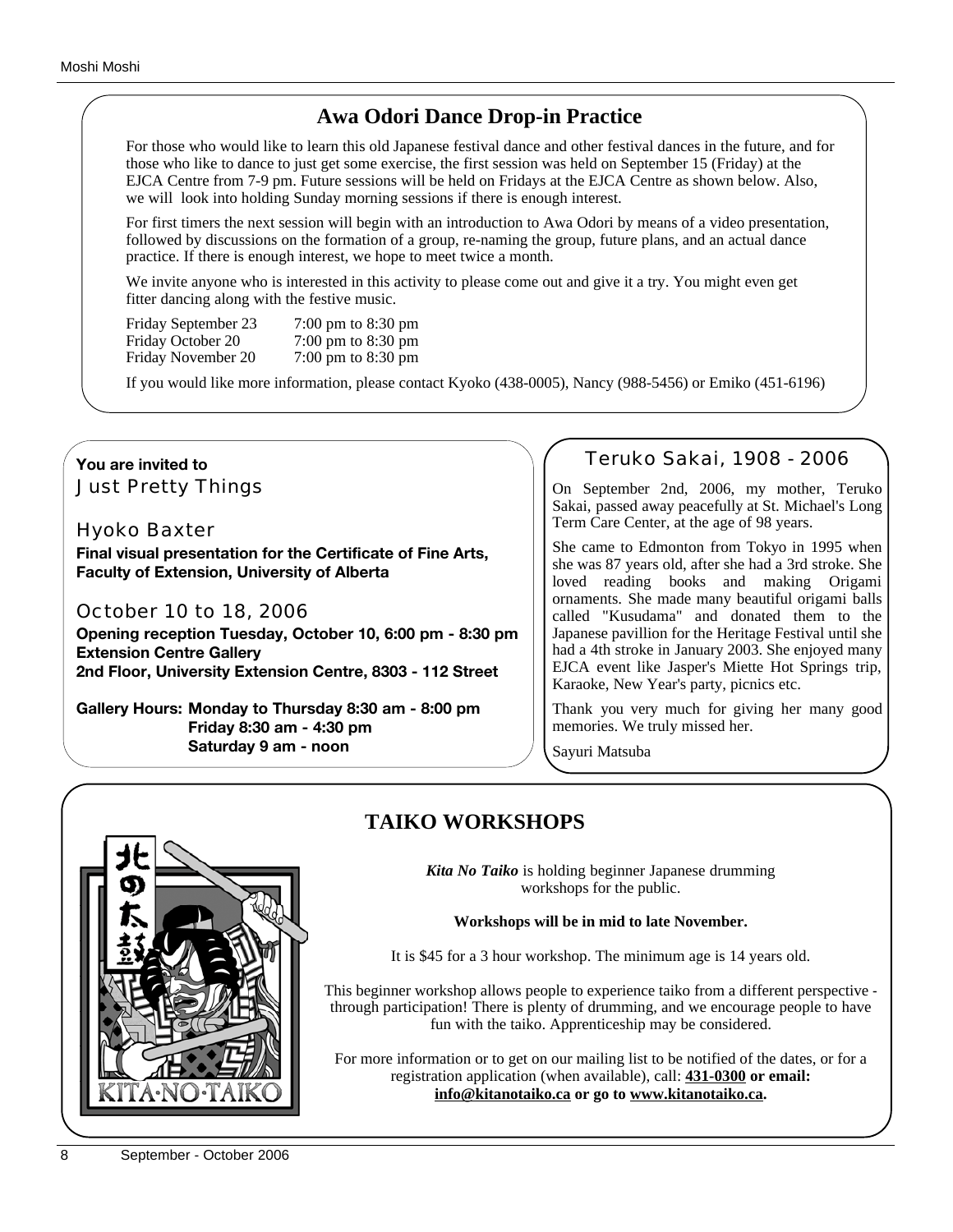## 『]快適』『清潔』をお求めのあなたへ

*Enjoy the comfort of the latest hi-tech bidet*

*Unlike a traditional bidet, you sit on a heated seat while using the multi-functions of the Personal Hygiene System.* 



**For information or purchase, please contact ASA (Aita Sales Agent) Phone (780) 922-4313 Fax (780) 922-4593 e-mail: msaita@oanet.com**

## MACHIDA COMPUTER SYSTEMS

Custom Assembled Computers Televisions \* Electronics \* VCR's (Sales and Service) David Machida (dmachida@telus.net)

90 Garnet Crescent Sherwood Park, AB T8A-2S4 Ph/780 467-5377

## TONY the TAILOR

ALTERATION SPECIALIST **JUNKO DARASENG**

Specializing in LEATHER, FUR & SHEEPSKIN All types of mens & ladies clothes, coats & jackets Dry Cleaning Available

10172 - 104 Street Edmonton, Alberta T5J 1A7 **Telephone 426-4654**

## Pacific Fish World

**(Korean & Japanese Grocery)**

Under New Management!

Stocking many Japanese items (unagi, tuna, ikura, black cod, kombu, Hikari rice, soba, sauces, sukiyaki meat and more)

New dry good items are being ordered weekly, and we are interested in hearing what customers want to see in the store.

> **#52, 9703 - 41 Avenue Edmonton, Alberta Phone: (780) 414-0946**

Open 7 days a week!

# 寿司わさび

*Sushi WASABI*

**5714 - 111 Street Edmonton, AB**

**Business Hours** Tues-Thurs: 11 AM - 1:30 PM; 5 PM - 9:30 PM Fri: 11 AM - 1:30 PM; 5 PM - 10 PM Sat: 5 PM - 10 PM Sundays & Holidays: 5 PM - 9 PM CLOSED Mondays

> **Phone: 433-0533 Fax: 413-4138**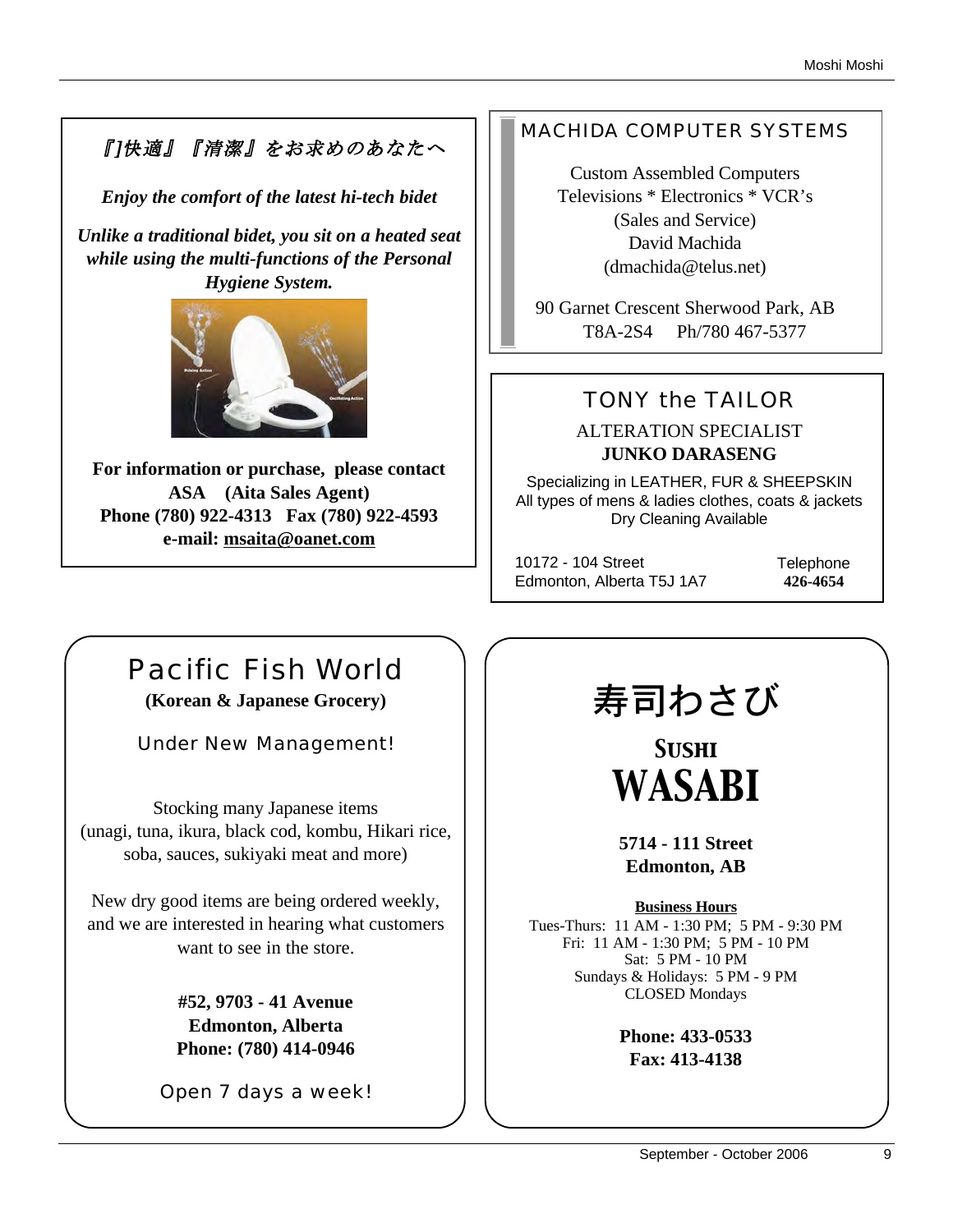## EJCA秋のバザー

EJCAは「和の庭」の資金作りのために「秋のバザー」を催します。

バザー日程: 11月5日(日曜日)正午から3時まで。 場所はEJCAセンター

### 庭に欲しいものは次のような物です:

石灯籠(高い灯籠と低い灯籠) つくばい(手洗い) 鹿追 大きな日傘 寄付名札または名前用ボード

新品かほとんど新品同様な日本風な物の寄付をお願いいたします。他の手芸品も歓迎します。これはガラージ・セールではお りませんのでお了承を。

ランチとベークセールがありますのでベーク品の寄付をお願いします。饅頭類、日本のお菓子などは特に歓迎します。またう ンチ調理, その他のためのボランティアーをお願いします。お寿司やうどんなどを作ります。この分野の資金は庭のために使 われます。

サイレント・オークション、福引きがありますので、それに適した物がありましたら寄付をお願いいたします。ここからの4 入はEJCAの運営資金となります。

寄付される物をお宅まで取りに伺いますので必要でしたらお知らせください。 キャシー・テナント(436-6291) 、イディー・ナガタ(484-5495)、ノリコ・フジノ (475-7339)

お正月用「お餅」の注文を受けます。「お餅」はお正月近くにお渡ししますが、注文を早めにお願いします。分量(ダース で)、名前と電話番号をレセプシオン・デスクの紙に書いてください。これはEJCA始めての試みです。

### EJCA 年次総会

日時: 9月30日(土曜日) 午後2時半ー午後3時半 場所: EJCAセンター

### プログラム:

開会の言葉:マイク・ムラカミ 2005年9月10日 年次総会 議事録 会長の報告 会計報告及び各委員会報告 新役員会選挙 公開質問時間

年次総会へ出席してこの1年間のEJCA活動について、また将 来の計画について聞きましょう。新旧役員に会いましょう、 そしてあなたの支持を表明しましょう。

リフレッシュメントがあります。

## ヘンリー・シミズへの感謝のデナー (ヘンリー・シミズ・ロースト)

日時: 10月28日(土曜日) 午後5時から10時まで 場所: EJCAセンター

このイベントはヘンリー・シミズの多くのカナダへ の貢献、特に全国的に、またエドモントンにおいて 日系人社会への貢献に感謝する機会です。彼が受け た多くの賞の中には「オーダー・オブ・カナダ」も 含まれます。

注:このイベントは計画中です。10月中旬には詳細 が全EJCA会員へ送られます。この特別なイベントに 出席されますよう今からカレンダーに印しておいて ください。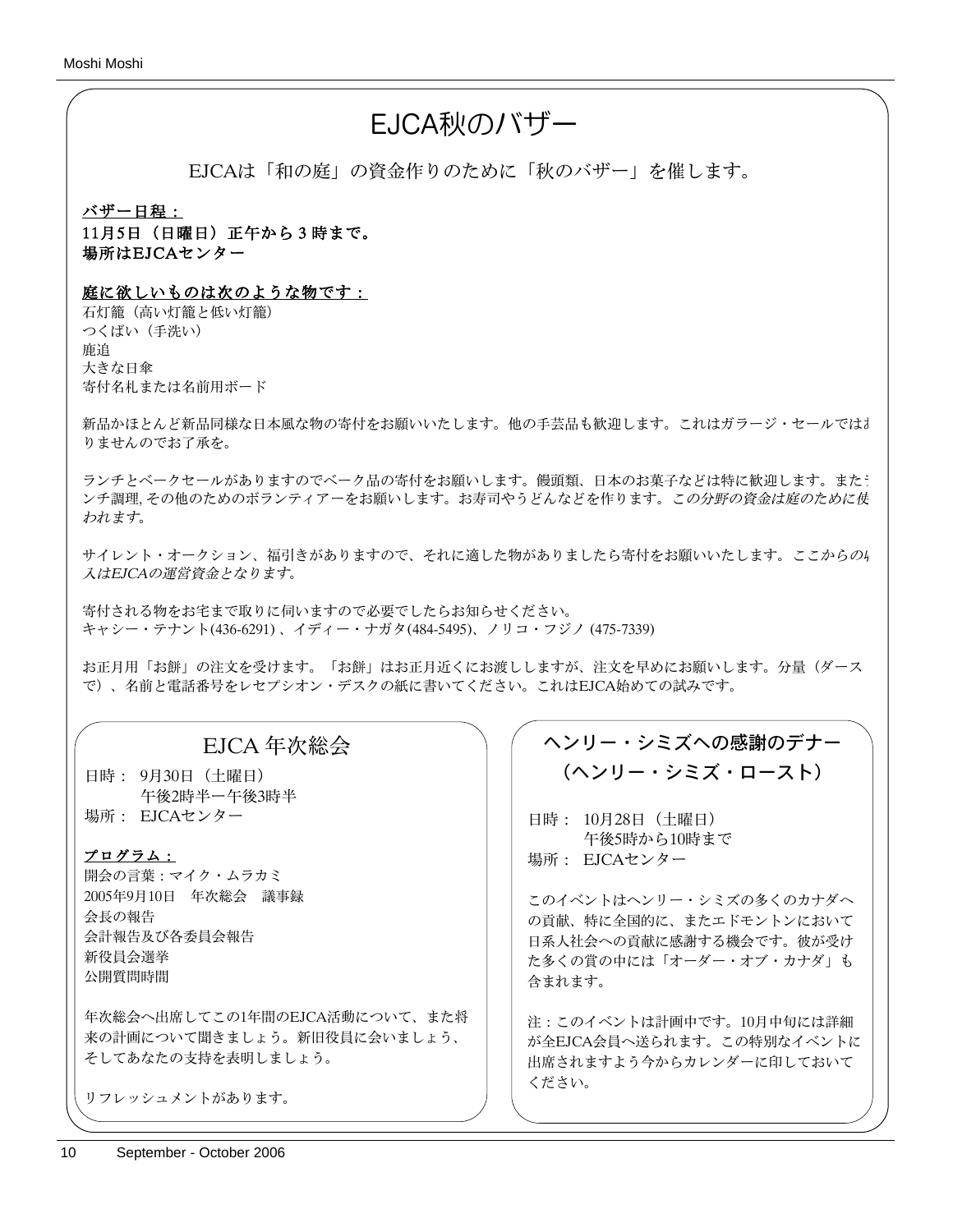## EJCA会長の言葉

### マイク・ムラカミ

もうすっかり秋です。夜の風に寒さが感じられるようになりま したー一瞬の光のように過ぎて行ったすばらしかった夏を思い だします。皆さん、エドモントン・ヘリテージ祭りをこの夏経 験していると良いのですが。

ほとんどのEJCA関連グループには新しいセンター・マネ ジャー、エライザ・ウオングから連絡があったと思います。彼 女は夏中をかけてセンター・オフイスを整備していました。彼 女はまたヘリテージ祭りではフード・セクションでボランティ アーをしてましたから皆さんの多くはお会いになったでしょ う。今エライザはキャシー・テナントとアリス・マと一緒に ACL-EJCAコミュニティー・バーベキューの準備をしています から9月24日に会う機会があります。

過去1年間、EJCA役員会はもっと有効的で会員に焦点を当てる ために、管理、委員会組織、ボランティアーの協力方法を改善 してきました。ボランティアーはEJCAの生命線とも言えるもの ですからボランティアー育成は優先されます。私たちの新しい ボランティアーの焦点はEJCA会員、関連グループや我々のパー トナーであるACLコミュニティーの価値を高めるように計画さ れています。私たちのボランティアー育成で焦点を当てる主な 点は次の通りです。

- 1) ボランティアー活動をEJCAのミッションと戦略目標に結び つける
- 2) ボランティアーや関連グループは役員とパートナーとして 働くことを奨励する
- 3) ボランティアーのプロジェクトが「改善」に基づいた計画 で始まる事を確かめる(包括的で進歩継続)

ヘリテージ祭りの日本館は私たちにとっては1年で一番大きいボ ランティアー・プロジェクトでEJCAコミュニティー全体が一緒 になって仕事をします。それはまた、各グループやコミュニ ティーは孤立しているのではなく、エドモントンと言う生きた タピストリーの糸として相互関連していると感じる時でもあり ます。それはまた、私たちのコミュニティーの、問題点ばかり を見るのではなく可能性を包括的に見る時でもあります。それ はまた共通のビジョンを持つ者として、私たちはリーダーとし てまた努力家として行動しなければならないことを理解する時 です。それはコミュニティーの可能性に息を吹き込むことを目 的として私たちの文化、言語、世代間に橋を掛ける時でもあり ます。

フード・セールや文化的なデモンストレーションでの成功はも ちろんですが、日本館ボランティアー・コーディネーターはい ろいろなボランティアーが共通のチーム・ゴールを達成するこ とを援助しようとがんばっています。私たちが共有のチーム ゴールを目標としている時私たちの偏見が入り込む余地はない のです。自我のないチームワークが優勢になり、文化的な違い は後ろへ押しやられてしまいます。地域でのスポーツチームの 中で多くの異文化間の友好関係があるように、日本館でのボラ

ンティアーチームでは自然に好意や友情が醸し出されます。人 生は時にはスポーツに似てます。

EJCAコミュニティーの一番大きいイベントを遂行するのは簡単 ではありません。数ヶ月の計画、大勢のボランティアー、そし て数名の中心となる人たちが全ての分野に居ます。日本館オー ガナイジング委員会は次の人たちから成っています:ステファ ニー・ボーザー、スコット・サトン、シェリー・フルトン、 ジョン・プリガート、キャシー・テナント、デイブ・ミュー ラー、ジョセリン・ハドン、スコット・アルナット、メーガ ン・ジョーンズ、チャック・エリオット、グレチェン・フリッ プス、ブレンダ・マディソン、と私はフェスティバルの前、最 中、後で陰で多くの時間をつぎ込んで働きました。

フェスティバル中の天候は責任者にとっては夢のようでしたー 温暖(暑すぎなく)で輝く太陽。ボランティアー・コーディ ネーターのグレチェン、シェリー、メーガンとステファニーは フェスティバル3カ間中ボランティアーの世話で大活躍をしまし たー準備から後始末、日本館の全てを取り外して保管場所へ運 んだり、種々なデモンストレーション・グループの流れを調整 したりと。キッチンではシェフのストッコ・サトンが超人的な 働きをしてフェステバル中、焼き鳥、冷や奴、お好み焼き、た こ焼きとコンボが間に合うように監督していました。

日本人は外国からいろいろと吸収し、自分たちに合うように変 えて行く事に優れています。何が私たちの'純粋'な日本館を 他のヘリテージ祭りのパビリオンから引き離すかと言うと、調 理する人、供する人、パフォーマンスをする人達が地球上のほ とんど全ての大陸を反映していることです。とても興味があり ますね。でも日本人は韓国から、そしてアジアの他の国から言 語、食物、分法、着るもの、武道といろいろな物を借りません でしたか。日本の漢字は中国からではないですか。ともかくユ ダヤ人の友人で中華料理店を持つ人が言いましたーベーグルを 好きになるにはユダヤ人でなくでも良い、と。

日本館でパフォーマンスをする人たちはお祭りの顔ですから賞 賛を受け拍手を受けます。ですが、仕事を認めてもらえない多 くの人たちも居ますー調理をする人、供する人、皿洗いをする 人、準備する人(キッチンでどれだけ多くのボランティアーが 調理し、後片付けをしたか、驚くほどです)。これらの全ての 人たちに日本館の存在を可能にした事に対して日系コミュニ ティーからの心からの感謝をいたします。

なぜ私たちは「この祭り」に参加するかは忘れやすいことで す。エドモントン・ヘリテージ祭りはますます多様化する世界 の多くの文化を祝福することであり、より大きなコミュニ ティー内にうまく収まっていることを示すことです。日本館は3 カ間のお祭りに参加した275,000人のアルバータ人にとっては日 本文化を外部で祝うことです。また私たちのパビリオンの相互 を尊重する偉大な文化はこの地球温暖化の今日での希望と正常

### Continued on Page 12...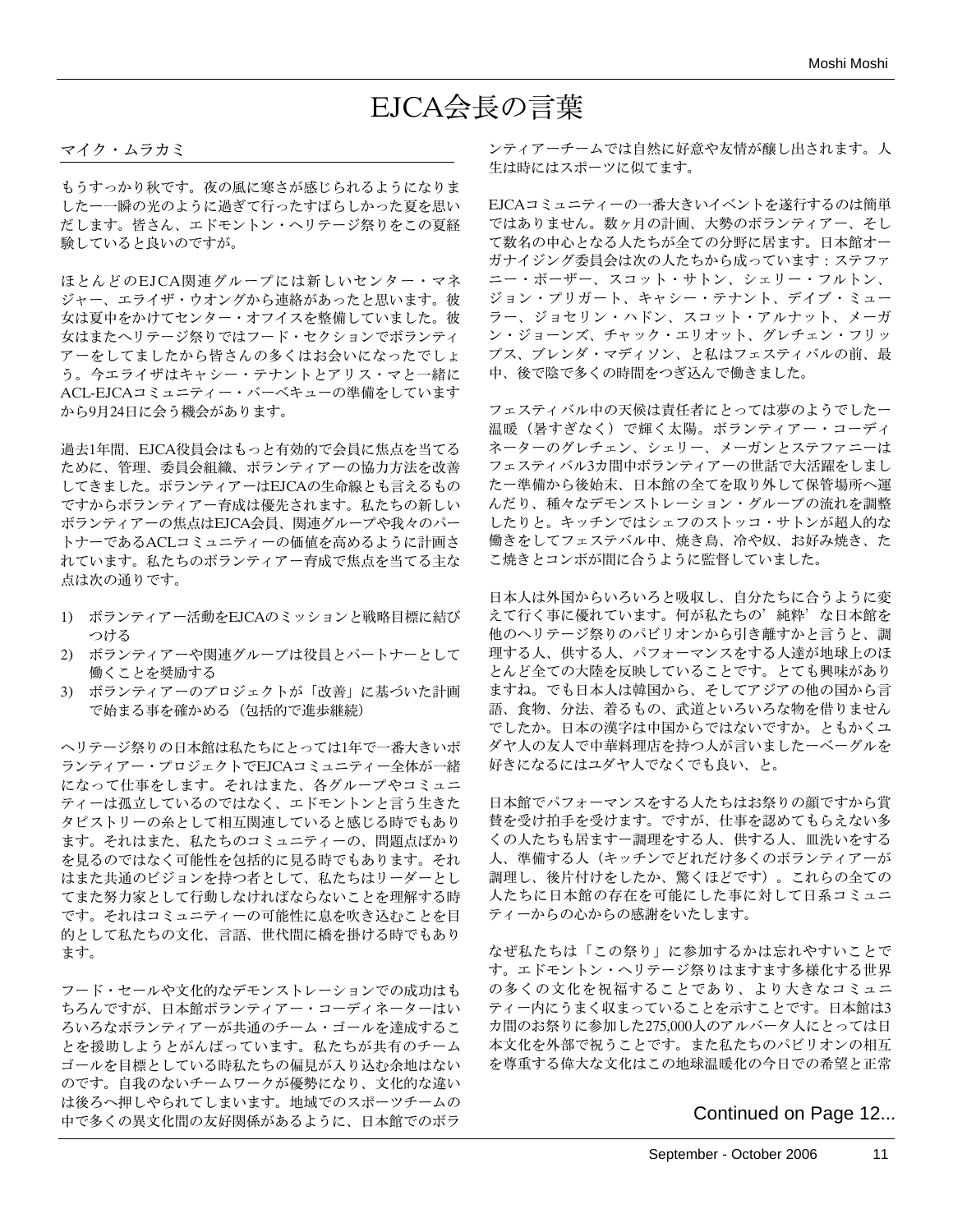### President...continued from page 11

さのオアシスですー私たちを離反させる狭義な宗教や国粋主義 を越えて。

日本館はEJCAのホスピタリティーを市へ提供する最良な方法で あり、同時にEJCA関連グループの宣伝にもなります。またそれ はEJCAコミュニティーの多くに取って、集まり、1年間会わな かった事の埋め合わせをする機会でもあります。それはまた私 たちの人間性を結びつけ、一緒になって公園で毎年最良パビリ オンを作り上げ、この世界を良い所とする方法でもあります。 成功は成功を生みます。

「私が若かった頃、私は世界を変えたかった。世界を変える事 は難しいことが分ったので私の国を変えようとした。国を変え る事が出来ないと分った時、私の町に注目しだした。町を変え る事が出来なかったので、老人として自分の家族を変えようと した。今、老人として分る事は私が出来る事は自分を変える事 だけだと。私の家族と私は自分たちの町に影響を与える事がで きた。これらの影響は国を変える事ができた、そして私は本当 に世界を変えることができた。」不明僧。1100CE

## カナダ・シニア・ゲームに参加

#### 中野悠子

夫、卓夫と私は8月29日から9月2日までの5日間、マニトバ州 の"Portage la Prairie"で行なわれた第5回カナダ・シニア・ ゲームに初参加しました。二人合わせて.金メダル5個、銀メダ ル2個、銅メダル1個の計8個ももらいました。予想以上の結果 だったので二人共ビックリです。この大会への参加資格はどの 州かに住んでいる事、55才以上であること、そして各州の大会 での優勝者、あるいは上位入賞者で州が参加を認めた人である こと、となっています。

そしてほとんどの競技種目は55才から5才刻みのグループにな り、80才、90才、100才までも競技をする人が居る限り、参加 出来ます。

昨年8月私達はエドモントン地区の予選を経てワタスキワンで行 なわれたアルバータ州大会の陸上競技に初参加。私はヤリ投 げ、砲丸投げで金メダルを取り、主人は800メートルと1500 メートルで銅メダルを取りました。それでこの大会の参加資格 を得た訳です。このカナダ・シニア・ゲームはアート&クラフ トからブリッジ、スクラブルなどメンタルなものを競い合うも のから、トラック&フィールド、ゴルフ、水泳、テニス、サイ クリング、スローピッチ、アイス・ホッケー、等の運動量の多 いものまで23種目にわたり、州の名誉のために競い合います。

今回の総参加者は約1400人、その内アルバータ州からは約400 人でした。メダルの獲得数はアルバータがダントツでトップで した。さて私たちのメダルの内訳ですが次の通りです。

・卓夫(65才)800メートル(銀)、1500メートル(金)、

3000メートル (金)、100x4リレー(銅)

・悠子(60才+)円盤投げ(金)、やり投げ(金)、砲丸投げ (金)、100x4リレー(銀)

参加者が少なかったせいもあり、卓夫はラッキーな事にメダル がたくさんもらえて喜んでいます。

"Portage la Prairie"はウィニペッグから西へ約80キロの所にあ 人口約2万の小さな町です。ポテトの工場があり、農業が主な町 の様でした。ボラン

ティアーの人たちもフ ル回転の様子で、食事 の世話、トランスポー テーション、エンター テインメントなどな ど、親切、丁寧でどの 人もフレンドリーでし た。お陰で本当に楽し いホリデーになりまし た。これに味を占め て、2008年にニューブ ロンズウィックの" Dieppe" で行なわれる大 会にも是非行きたいと トレーニングを再会し た所です。皆様も参加 してみませんか?



バクスター兵子さんはアルバータ大学Extensionで絵の勉強をしてきましたが、 卒業展示会を次の要領で行ないますのでご案内いたします。

日時:10月10日から18日まで。 場所:Extension・センターのギャラリー、8303-112 Street.

月曜から木曜日まで午前8時半から午後8時まで。 金曜午前8時半から午後4時半まで。土曜日午前8時半から正午まで。

開会レセプシションは10月10日午後6時から8時半。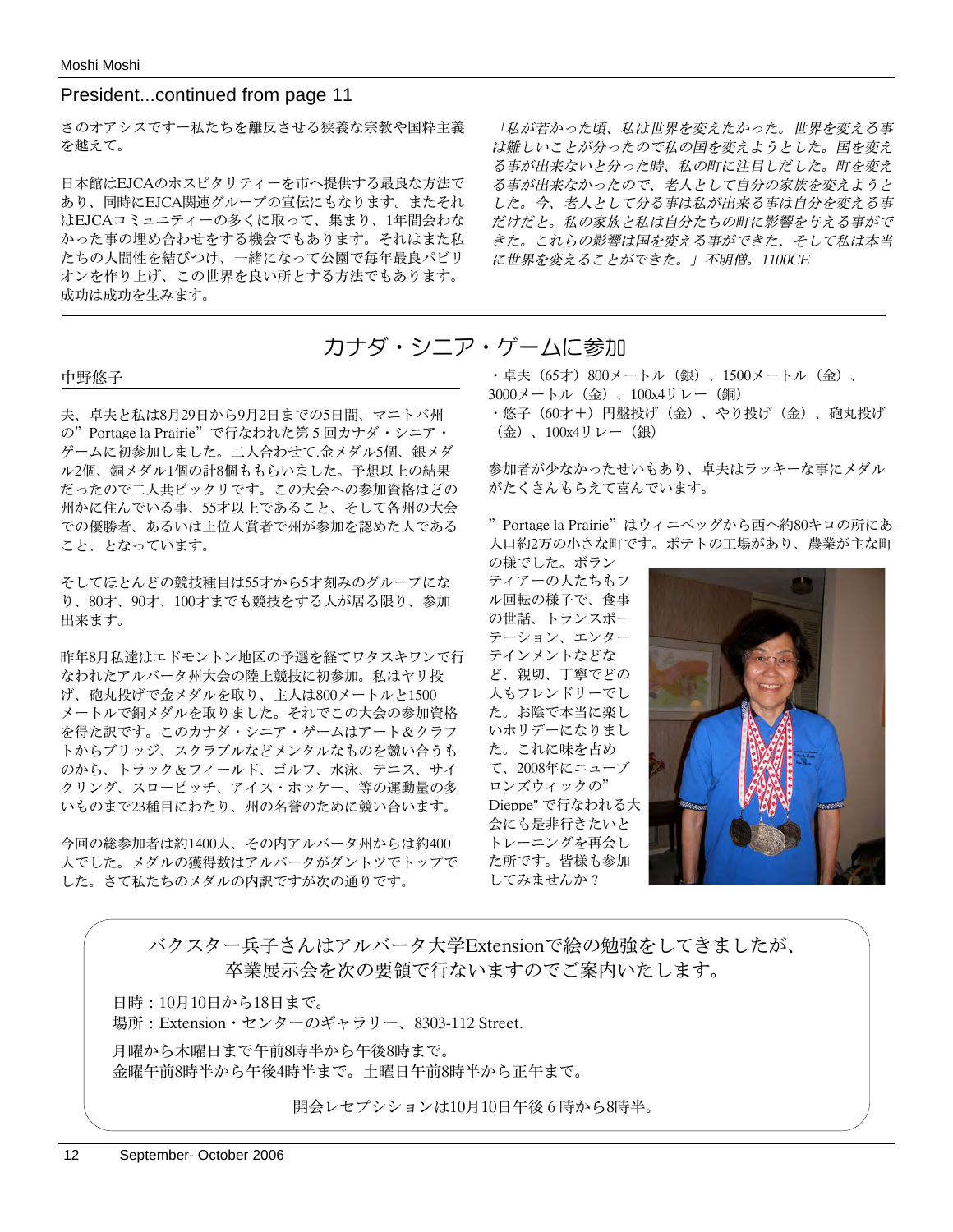## 阿波踊りドロップ・イン・セッション

第一回阿波踊りドロップイン・セッションを9月15日に行な いました。阿波踊りのビデオを見、ヘリテージ祭りの際の パフォーマンスのムービーを見て今後直すべき所を検討 し、今後の活動計画を立てました。センターホールで約月 二回の練習を始める案の検討をしました。また衣装につい ての検討もしました。

この活動に関心のある方をご招待します。試してみてはい かがですか。お祭りのような音楽 に会わせて踊り健康作り…

次の数回は: 日時: 9月29日(金曜日) 10月20日(金曜日) 11月3日(金曜日) 毎回午後7時から8時半



土曜日の朝のセッションはセン

ターホールが空いていないために今回は取れませんでし た。もし日曜日の朝10時からのセッションに関心のある方 がかなりの人数になりましたら、それも検討します。

場所:センターホール

## 酒井照子儀、 1908ー2006

私の母 酒井照子儀 5度目の脳血栓のため9月2日享年 98歳にて永眠いたしました。EJCAの皆様方には生前のご 厚誼を感謝いたしますと共に謹んでご通知申し上げます。 なお葬儀は日本にて行う予定でいますゆえエドモントンで は近親者のみにて「お別れ会」をいたしました。

松葉さゆり

## エドモントンのシニアを祝う会

10月1日(日曜日)、 正午から午後4時まで 場所:7404 - 139 St.

シニアの健康とインフォーメーションexpo. アンティーク自 動車展示、音楽とエンターテインメント、食物、飲料水な どが提供されます。

EJCAシニア・クラブのメンバーは特に出席されることをお 勧めします。



### **Currie-Hall Wedding**

Hiroko and Alder Currie are pleased to announce the marriage of their daughter Aiko to Clayton Hall on September 3rd. 2006 at the EJCA. The ceremony took place in the Japanese Garden. The happy couple are residing in Victoria, BC

アルダーとヒロコ・カーリーは娘、 アイコが9月3日、クレイトン・ホー ルとセンターの庭で結婚式をあげま した事をお知らせいたします。結婚 式は日本式で、花嫁は写真のように 伝統的な着物姿で式をあげました。